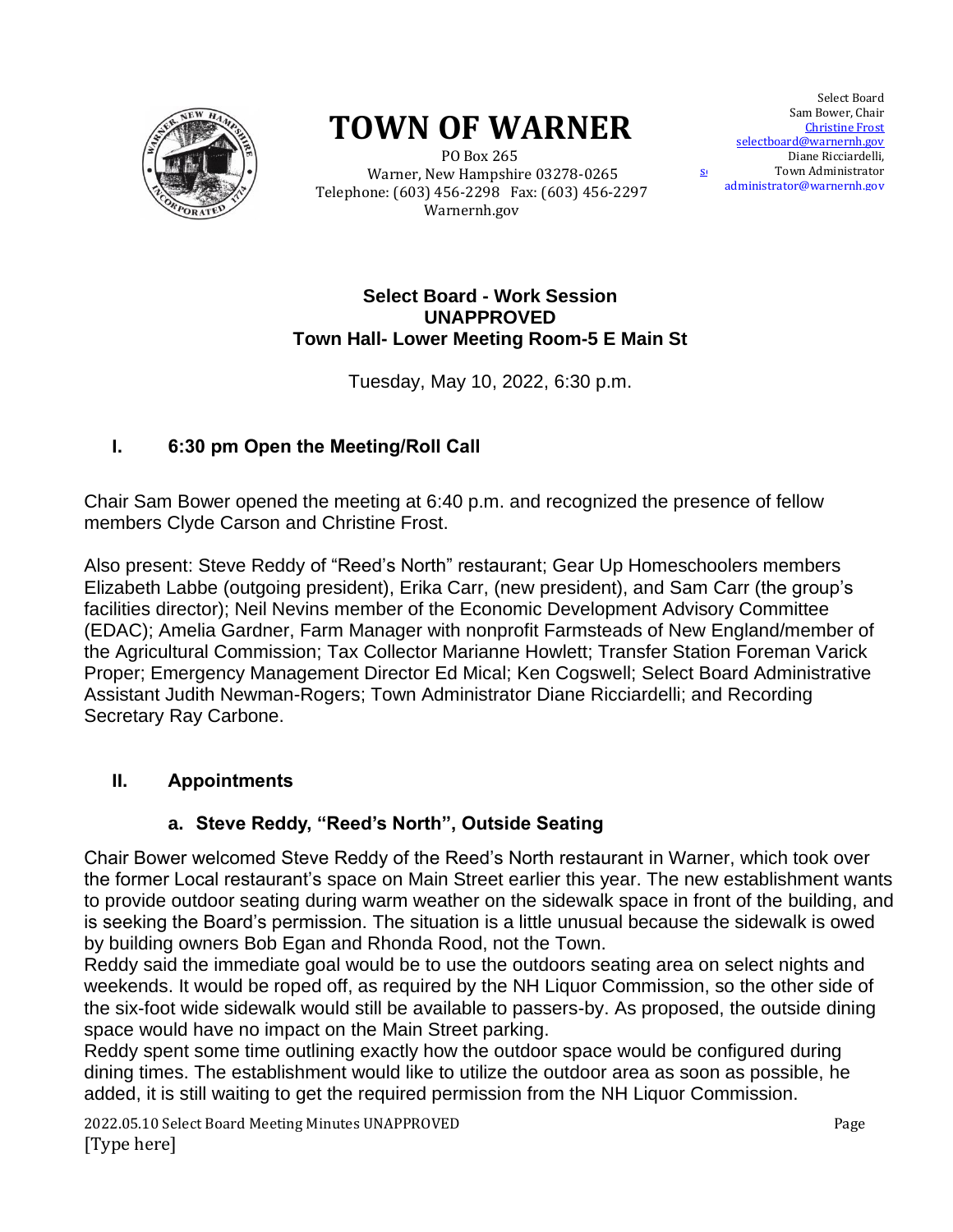Select Member Frost said she loved the idea but wanted to be clear about any potential liability issues that may arise regarding the Town. After further discussion, the Board agreed to meet with Reddy at his establishment on Thursday, May 12, at 6 p.m. The site visit would allow the Board members to get a better idea of exactly how the outdoor seating would be configured.

# **b. Gear Up Homeschoolers, Rent Relief Request**

Outgoing President Elizabeth Labbe said that she wanted to ask the Board to consider the Gear Up Homeschoolers' rent relief request regarding its annual \$400 for use of a space in the Town's Warner Community Center (WCC, aka "Old Graded School)."

Select Member Carson asked Labbe if she was aware of a new funding program that provides money to homeschooling families; he wondered whether local families who participate in the Gear Up program could defray some of the organization's rent.

Labbe said that, as she understood the funding program, it is money that goes directly to families, not independent nonprofit organizations like Gear Up.

Incoming Gear Up Present Erika Carr said the organization could make its participating families aware of the funding option and mention the Town's request for rental support.

Labbe explained that Gear Up is not an accredited school and that it runs on a very tight budget with an all-volunteer staff. The organization doesn't keep financial records of participating families; if it moved in that direction, she said, it would also be required to have a locked facility that protects properties, as well as other restrictions.

The whole idea behind the Gear Up Homeschoolers, Labbe said, is simply to provide a local alternative for families and students that would not otherwise be available. "The only thing we do is provide a safe place where children and families come and thrive, and we make it as cheap as possible," she said.

Carr said that the organization charges families just \$75 per year, and that it relies heavily on its volunteers as well as other people in the community – farm owners, etc. – to support the educational opportunities.

Carson said that the funding program he's referring to is a new Educational Freedom Accounts Saving program "that will allow eligible New Hampshire families (earning up to 300% of the poverty line) to direct part of their child's state education funding to pay for homeschooling programs." He understands that its mostly homeschooling families that are applying for the grant scholarships and that the awards are forthcoming fairly easily. A family of four earning up to \$79,500 could win an award of up to \$4,600 annually.

Labbe said this is a new program that she's heard about but had not yet learned the details. Labbe told the Board that she understands that renting the WCC space for \$400 is a great deal for Gear Up and that the group is fortunate to have a space it can call it's own; many homeschooling organizations have to unpack and pack up again after their regular programs because they work in spaces (like a classroom) that's used by others in their communities. But if the group could just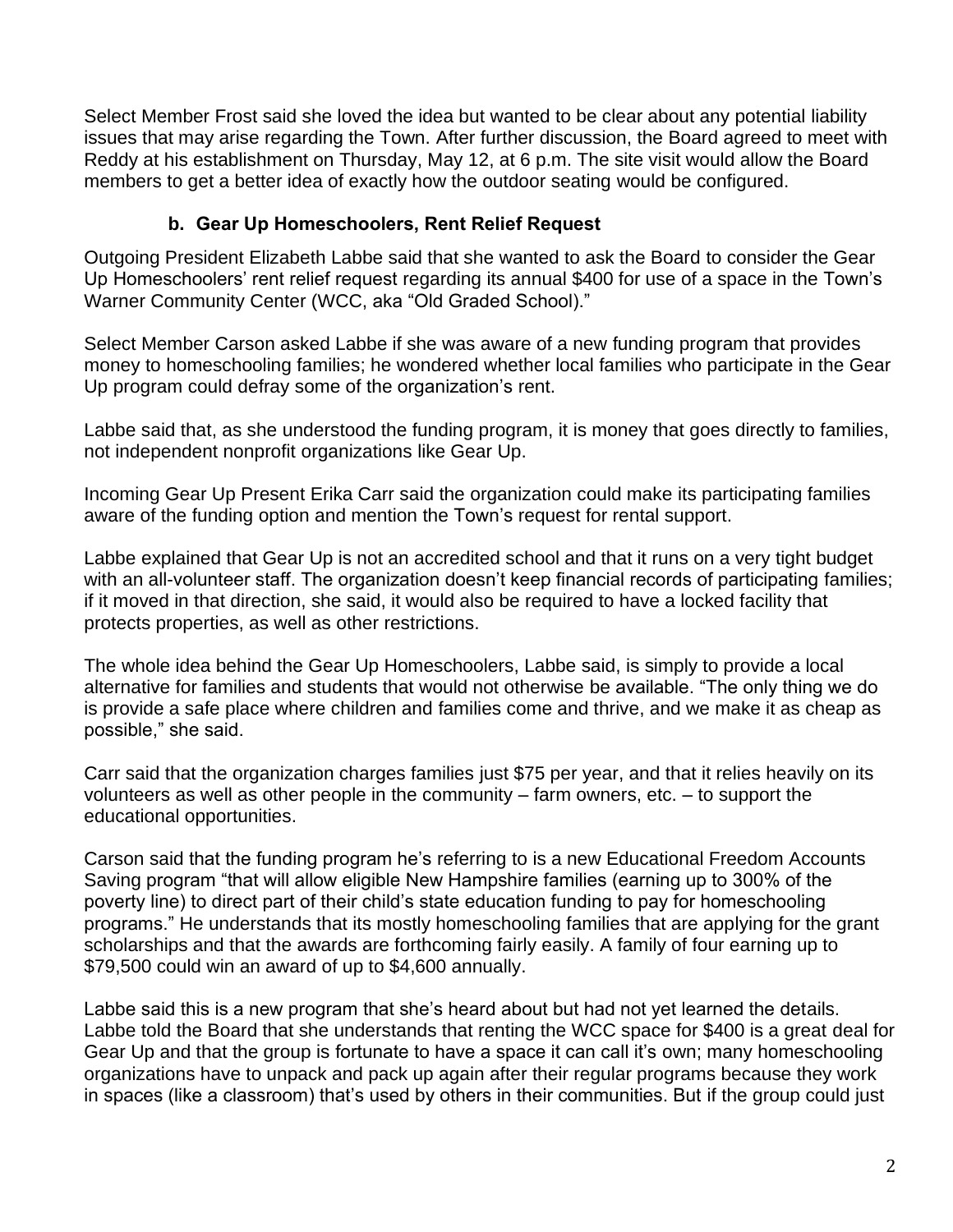get a little bit more financial support this year, it would make a tremendous benefit. Gear Up leaders weren't even sure they'd be able to restart in 2022 until a short time ago.

After further discussion, Chair Bower said that he was prepared to move forward with the rent relief request tonight. But he noted that the Town is looking into making the best use of the WCC and one of the hopes is that rent of its space will allow the Town to operate the facility without losing money. An initial estimate put operating costs at \$25,000 annually. At the same time, the Board wants to keep the WCC available for groups that add significantly to Warner's community, as the Gear Up Homeschoolers do, Bower said. Carson said he's been a longtime supporter of the group.

Frost told the Gear Up representatives that it would be helpful if they can come to future meetings where the possible uses (and needs) of the WCC are discussed. Labbe said they would be glad to participate in those discussions.

**Chair Bower made a motion to approve the Gear Up Homeschoolers' request for \$400 in rent relief for use in the WCC. Carson seconded. In a voice vote, the motion passed unanimously.**

# **c. Neil Nevins, Economic Development Advisory Committee (EDAC) and Amelia Gardner, Agricultural Commission, Community Garden**

Neil Nevins introduced Amelia Gardner, who serves on the Town's new Agricultural Commission. He said that, as a member of both EDAC and with the Warner Connects nonprofit organization (which operates the Food Pantry), he has been involved in the process of planning a "community" garden on land behind the WCC.

Gardner said that she works with an organization called "Farmsteads of New Hampshire", which operates a working farm and works with adults who have disabilities. She said Farmsteads has been supporting the local Food Pantry for several years, and more recently, has begun bringing its mobile food pantry to the Warner Connects Food Pantry operation at the WCC. (The Farmstead provides food at no cost, primarily to low-income elderly housing communities around the State; it began taking its truck to Warner's Food Panty on a regular basis earlier this year because the steady line of people who use the local pantry – approximately 300 families a month – allows them to distribute fresh foods economically.)

Gardner said that, whenever it's possible, she likes to establish gardens where residents can raise their own food and flowers. She said she has been speaking with Lori Garrett at the Food Pantry about utilizing some of the space behind the WCC for some time now. As others in the community have expressed interest –including the Ag Commission – enthusiasm for the idea has grown.

Gardner said she's before the Board tonight to ask permission to use a space approximately 30' by 40' for a raised box garden in the area that was formerly used as a children's sandbox. The goals will be to aid the local Food Pantry with fresh fruits and vegetables and provide educational opportunities for local elementary and high school students. It will serve alongside other projects in the area that are working to address food security issues.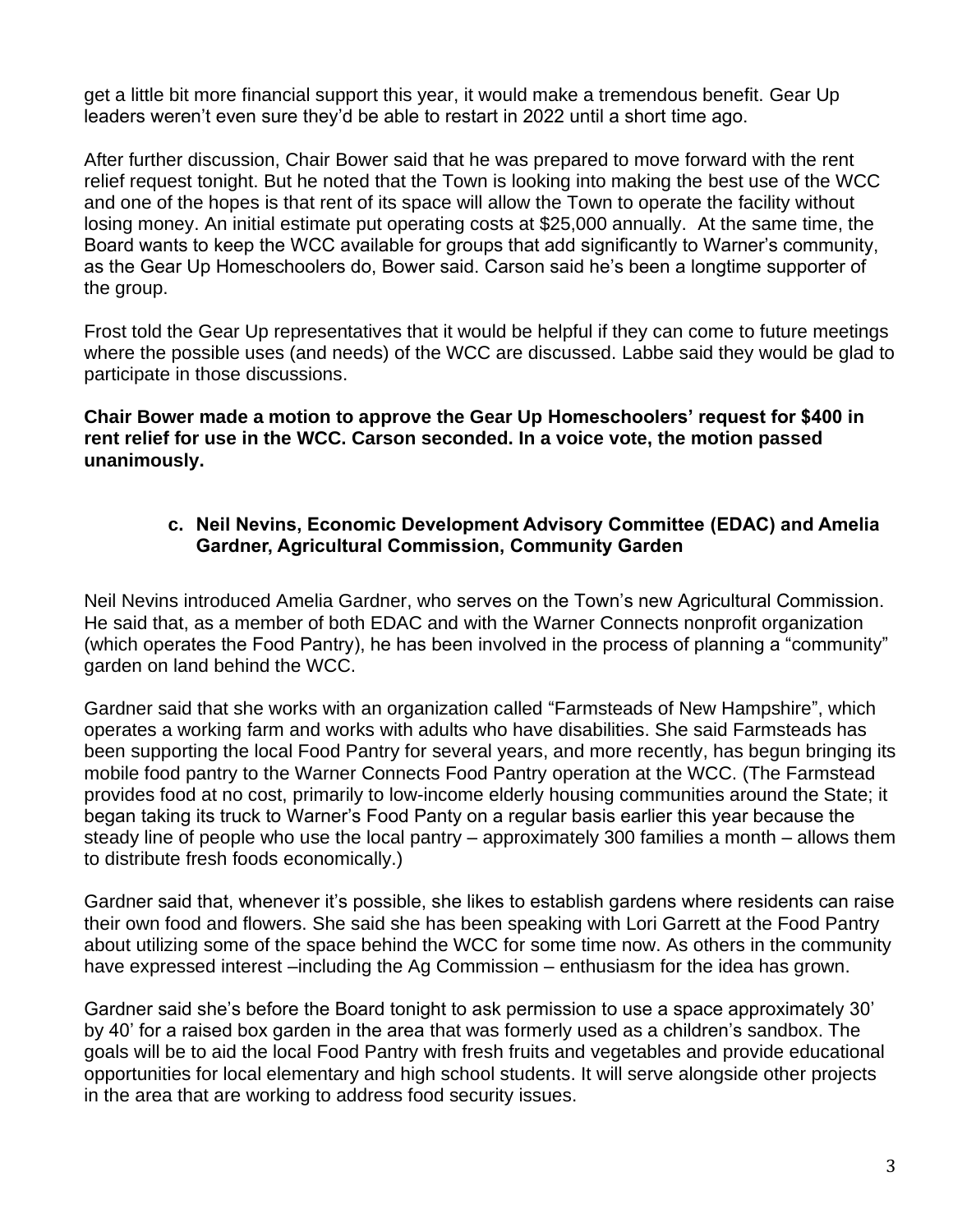Gardner said that materials used on the site for the garden can easily be moved in and removed, so if the project doesn't succeed, there would be no undue burden to the Town. She also said the hope would be to get going sometime this spring/summer. After the fall harvest season, the Town and others involved could decide whether to continue with the work.

Frost said she likes the idea, but raised concerns of possible problems arising when a childcare facility begins operating in the WCC in the fall.

Frost also raised the question of some kind of written agreement outlining the planned activities and responsibilities of the participants. Carson suggested that the idea of reevaluating the program at the end of the summer would be helpful in terms of moving forward. Nevins said the garden would be a good addition to the community.

Chair Bower suggested that the Farmstead group talk with Warner Connects and the Town to put together an agreement for the program. Gardner said she would provide the Town with the insurance information that covers Farmsteads of New England.

**Carson made a motion to permit the Warner Connects Food Pantry and Farmsteads of New England to work together on planting some raised seedling beds in 30'-by-40' areas behind the Warner Community Center. Bower seconded. In a voice vote, the motion passed unanimously.**

# **d. Ed Mical, Emergency Management, Update Shelter Training and Grants**

Emergency Management Director Ed Mical said he came to update the Board about his department's Updated Shelter Training and some Grants.

1. Mical said he's initiated a Memo of Understanding between the Town and the United Church of Warner. As a result, about three or four weeks ago, roughly 16 church members participated in a training program related to utilizing the Town Hall as a primary shelter in an emergency. The program, which was led by members of the Capital Area Health Network, went smoothly, he said. "So, now we have some people who are trained" in what could be a critical area in the event of an emergency.

2. Last year, the Town applied for a grant that would fund an update to its Emergency Planning Program. Mical said he put 50% of the cost of the program into his Operating Budget, as required; the way the funding process works, he explained, is the Department puts the costs into its budget and the State gets permission from the federal government to fund the other 50% of the program costs.

This week Mical said he learned that the process has been approved, so the Town will likely see the paperwork soon to pay for enhanced security measures at the Emergency Operations office, located in the Fire Department building.

3. Mical said he received an email several weeks ago about working with the Department of Public Works (DPW) on emergency management, including a hazardous mitigation grant program. These grants are typically split, with the Town paying for 25% and the federal government funding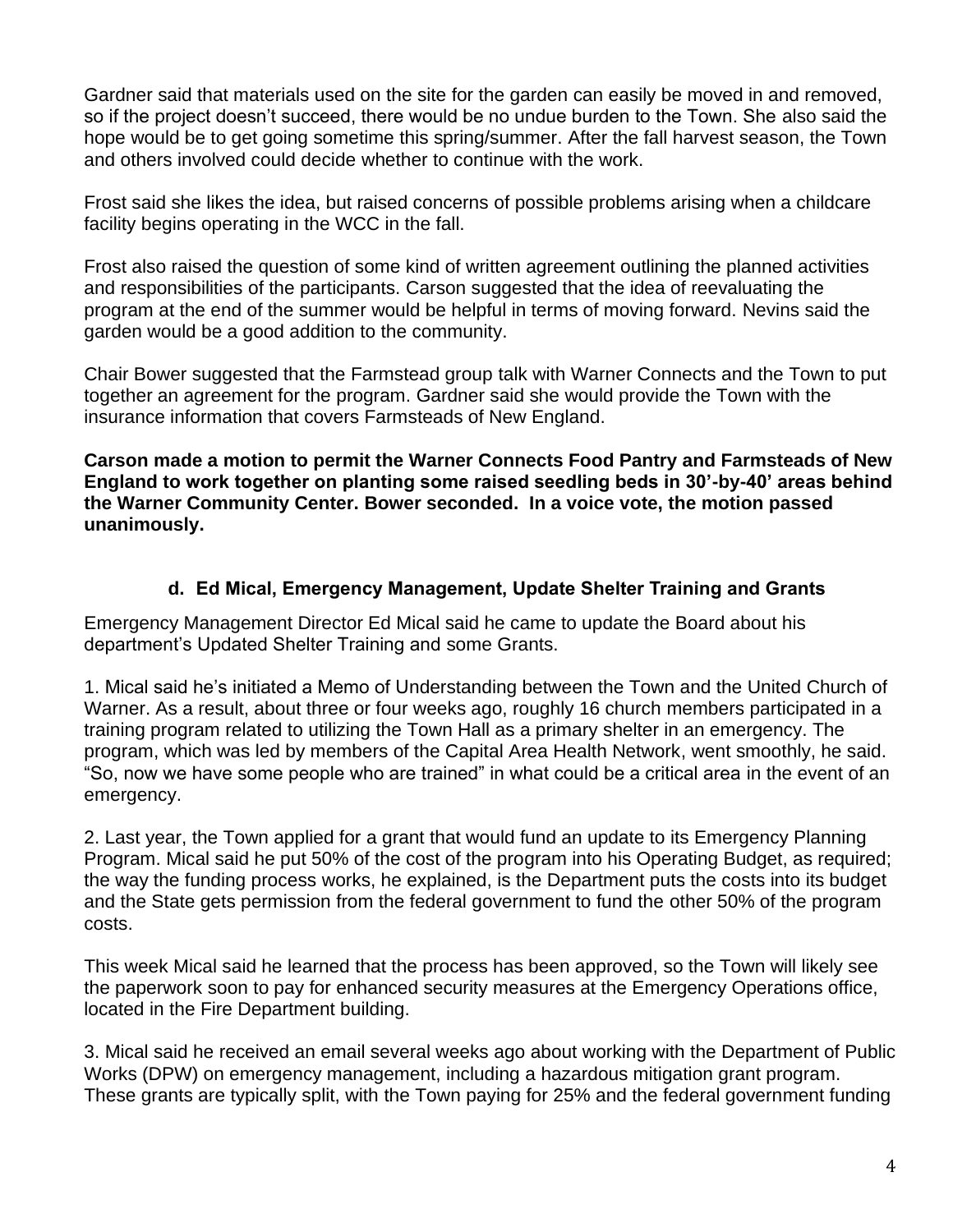the remaining 75%. But as a result of the recent Covid pandemic, the formula has changed: the Town will now pay 10% and the federal government the remaining 90%.

Warner has two projects that are already part of the Town's Hazardous Mitigation Plan (which is part of the criteria for winning a grant). One is for the culvert work on North Village Road (adjacent to the reservoir); the other is for the box culvert related to the Schoodac Road construction project. A Letter of Intent needs to be submitted by June 1 and the application has to be filed by July 1, 2022.

Frost noted that since some of the costs of those two projects are already included in the Town's budget, the grant money would allow some of those funds to be transferred and used for other projects.

Carson recommended the Board move forward with Mical's proposals and noted that as helpful as the grants will be, if the Town wins them, there are still issues that should be considered moving forward, including the long-term impact of global warming and predictions regarding "100-year floods." He also suggested that the Board communicate with the Conservation Commission to ensure that any relevant issues of "protected habitats" are taken into consideration.

#### **Carson made a motion to have Ed Mical send the State a Letter of Intent regarding the Town's plan to apply for the grants. Bower seconded. In a voice vote, the motion passed unanimously.**

4. Finally, Mical told the Board that he was looking for some help to put together a Request For Proposal regarding plans to create an alternative route off Mount Kearsarge that could be available if Mount Kearsarge Road becomes impassable. Frost said she would help Mical with the project.

## **e. Marianne Howlett, Tax Collector, Tax Lien Properties**

Tax Collector Marianne Howlett said she came to inform the Board of private properties that are entering the final year of their two-year redemption period (for unpaid property taxes). She distributed a letter to the Board outlining the properties, as well as the legally required steps in the process.

The properties have unpaid property taxes from the 2019 tax year, which means that the relevant tax liens were executed on June 19, 2020; the two-year redemption period will be ending next month.

Chair Bower noted Howlett meets annually with the Board to review properties that are nearing the end of their redemption period and added that when those notices go out, the unpaid tax issues are typically resolved quickly.

Howlett said Sanders Searches, LLC, has begun doing title searches for these properties, that is, looking to identify any mortgagees and the owners. When completed, notices will be mailed to both the property owners and any mortgagees by June 3.

Howlett pointed out Map 30, Lot 10, has unpaid tax liens for 2017 and 2018 unpaid taxes; liens were waved on May 25, 2021, so Howlett requested that the Board lift both waivers so notices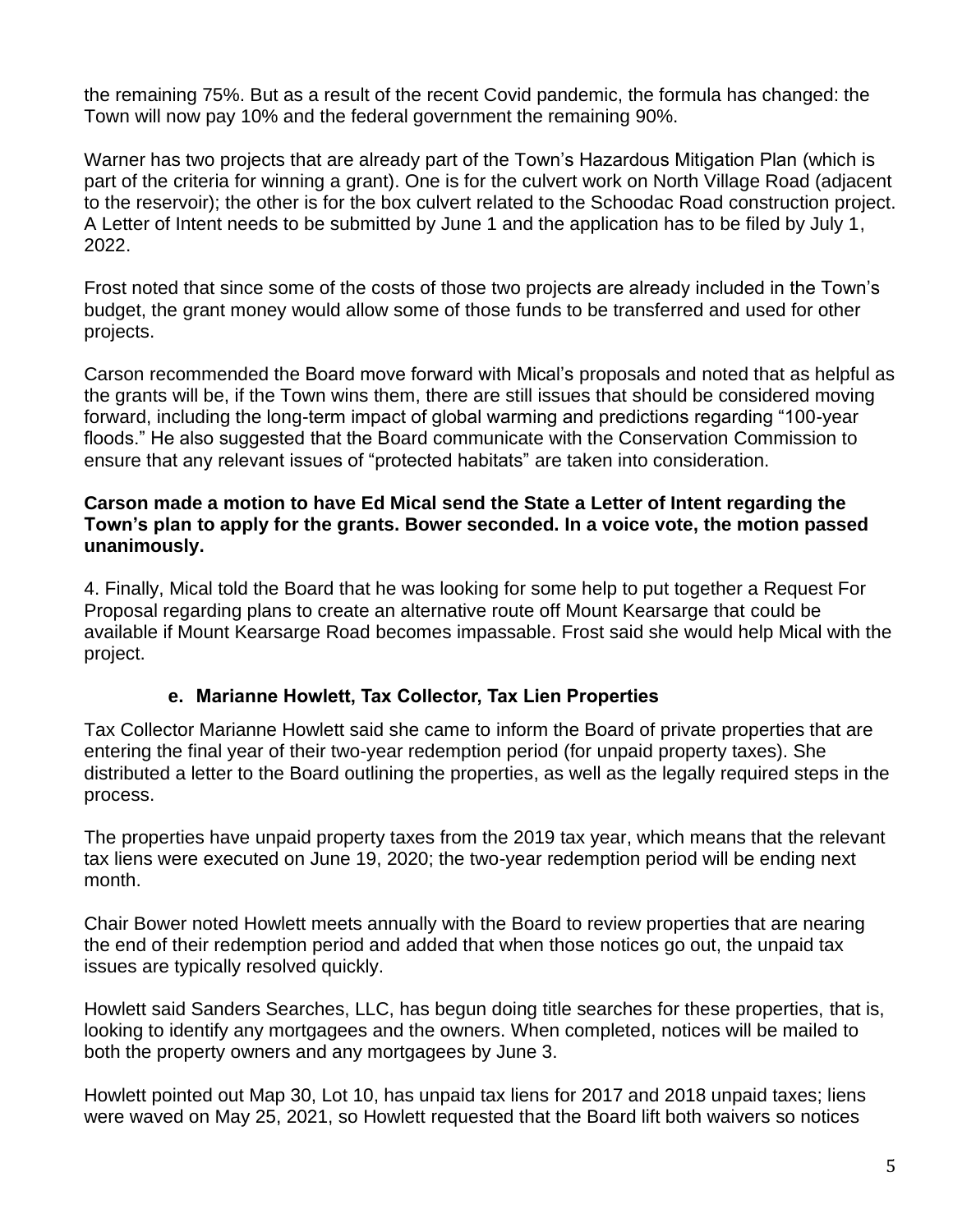could go out regarding the unpaid taxes for 2017, 2018, and 2019. The Board could still choose to reinstate liens in July.

Carson made a motion to lift the two waivers for the 2017 and 2018 property taxes on the property Map 30, Lot 10. Bower seconded. In a voice vote, the motion passed unanimously.

At Howlett's request, the Board members signed the relevant paperwork for all the properties impacted.

# **f. Transfer Station, Discuss Fees, Container Update, CMA Engineer Contract**

Chair Bower said Transfer Station Foreman Varick Proper came to discuss signing the contract with CMA Engineering, which will allow the company to move forward with an evaluation of the Transfer Station property regarding recommended updates, improvements, etc. Bower said he has signed the CMA contract. The company has 90 days to complete its evaluation and submit recommendations: the deadline comes around when the Town begins drafting its 2023 Capital Improvement Program.

Proper also told the Board that he's still not heard back for several months from the container company regarding a new container for the compactor. Chair Bower suggested Proper call the company once more and if he doesn't hear back, he can come back to the Board for its consideration of a new container from a different company.

## **Chair Bower made a motion to giver Proper permission to bring back to the Board more options regarding the purchase of a new container for the Transfer Station compactor. Carson seconded. In a voice vote, the Board approved the motion unanimously.**

Proper presented the Board his proposed rates for resuming fees at the Transfer Station which have been suspended since the beginning of the Covid-19 pandemic in March 2020. He said many area towns are currently looking at restoring their collection practices, and some have not yet updated their fee schedules. Communities use a variety of models for their fee structures, including weight and material types; some are discontinuing the collection of certain materials, so residents will have to travel to another (larger) facility to trash them.

Chair Bower said it appeared that Proper's proposal would be a little lower than other Towns. Proper agreed, noting that if fees are too low for items like furniture and tires, residents from other nearby communities may be tempted to bring their refuse to Warner's Transfer Station; but if the fees are too high, some residents may be tempted to dump items in illegal areas.

Proper said he has considered discontinuing the collection of propane tanks and electronics due to difficulty in properly defining the latter, e.g., an electronic device could be anything from a cell phone to an old 8-track home stereo unit. "For the majority of consumer electronics, I'd recommend waving a fee," he told the Board, and suggested raising fees for items like recliners and couches.

After a brief discussion, the Board decided to reinstate fees at the Transfer Station, using Proper's new fee table, on Wednesday, June 1. "All these recommendations are reasonable," Chair Bower said.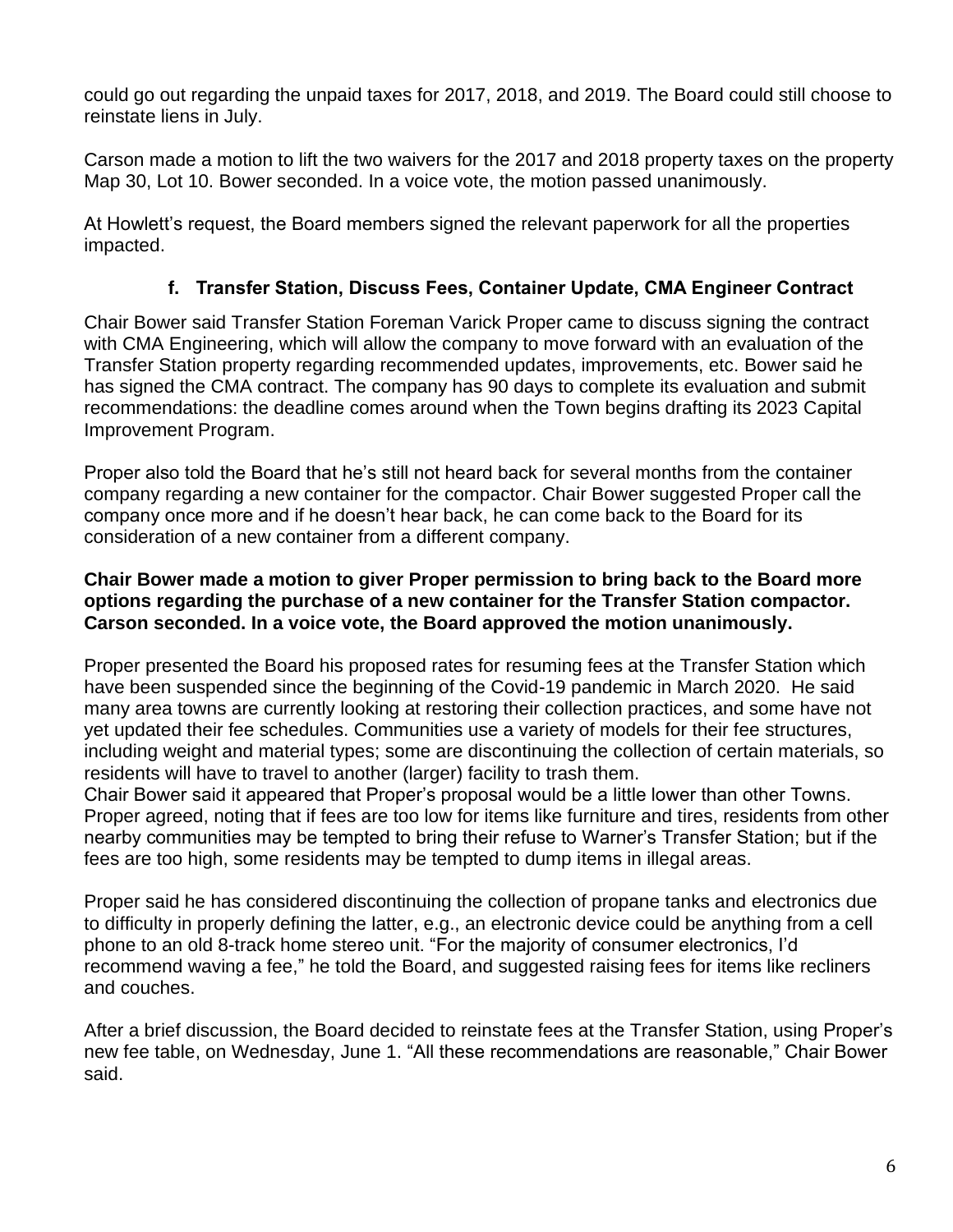Finally, Proper reminded the Board that the Town is hosting a regional Hazardous Waste Collection Day on Saturday, September 10.

# **III. Old Business**

## **a. Process and Use American Rescue Plan Act (ARPA) Funds**

The Board had a brief discussion about ARPA funds but decided to hold off on action until its scheduled meeting, Thursday, May 12, where department heads can talk about ideas they have about how to utilize APRA funds. Frost said that, from the Board's earlier conversations, it might be that the Town is already overextended on how to spend the estimated funds.

# **IV. New Business**

# **a. Abatement Requests**

# **i. Map 18 Lot 001**

Chair Bower explained that this item was considered at a previous meeting. But it's now confirmed that "the logger put his decimals in the wrong spot" and that has been corrected and re-calculated.

**Chair Bower made a motion to grant the abatement for Map 18, Lot 001 for the Timber Yield Tax levied in the amount of \$157,828.48. Carson seconded. In a voice vote, the Board unanimously approved the motion.**

## ii. **Map 10 Lot 029**

Incorrect calculations, now corrected, necessitated another abatement request.

**Chair Bower made a motion to grant the abatement for Map 10, Lot 029, Intent To Cut, in the amount of \$321.12. Carson seconded. In a voice vote, the Board unanimously approved the motion.**

# **V. Administrator's Report**

Town Administrator Diane Ricciardelli had to leave the meeting early but Board Administrative Assistant Judith Newman-Rogers presented the Administrator's Report.

The first item announced the receipt of Select Member Carson's resignation from the Board.

The second was the NH Department of Labor report received this week, following up on its recent visit to Town buildings. It includes recommendations for minor changes, and Ricciardelli is working with department heads to make the necessary improvements and changes.

Finally, reported is that Ricciardelli's office is continuing its work with Municipal Resources, Inc. (MRI) regarding the conversion of the Town's financials to new software; the current schedule calls for the Accounts Payable portion to be converted this month, and Payroll in June.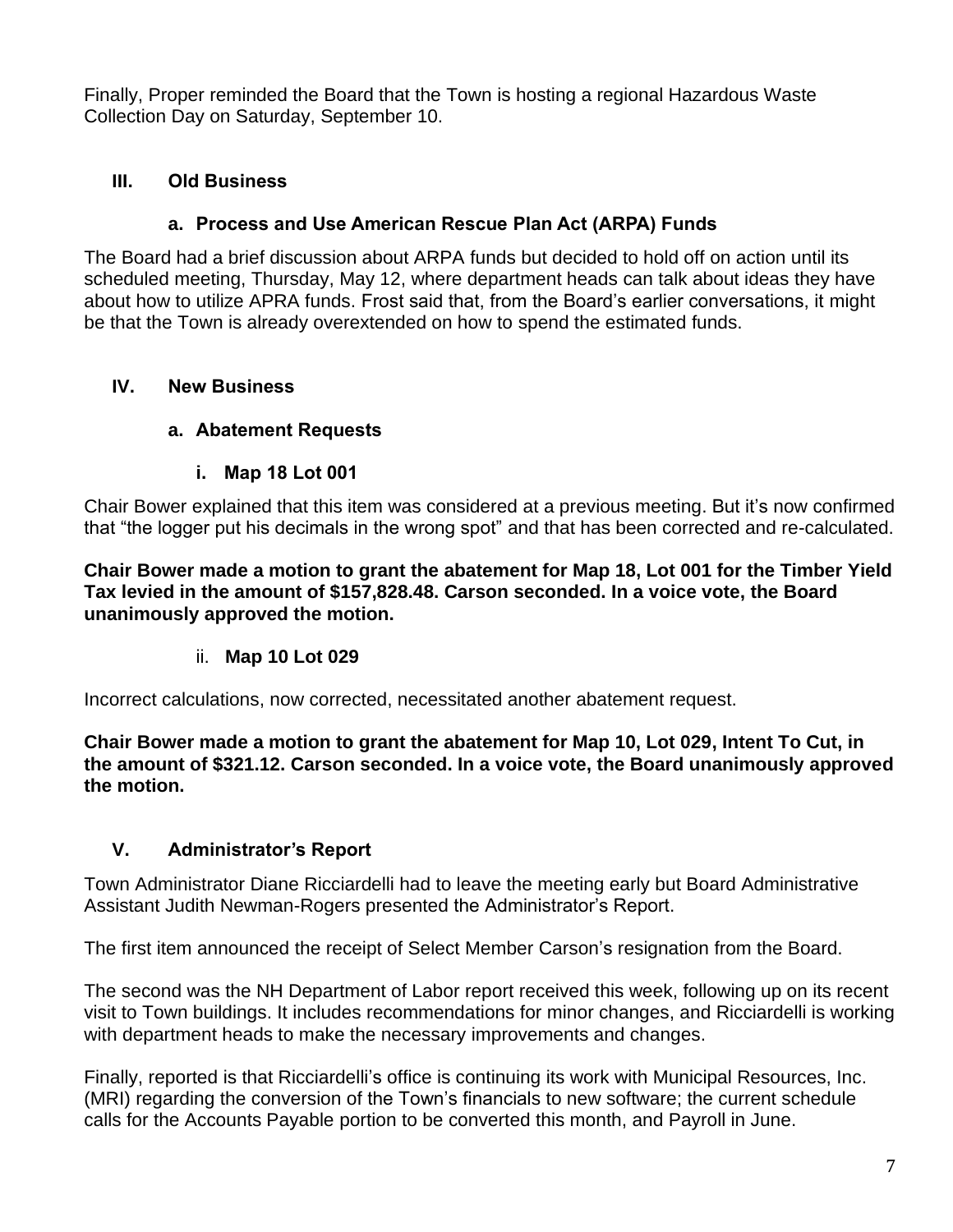Frost added that employees should be aware that, from this time onward, reimbursement payments for work-related mileage would be included in the regular salary check, listed separately from wages and will continue to be a non-taxed amount.

# **VI. Select Board Other Business**

Frost said that she was able to cover a portion of the perambulation walk with Robert Garrison of Henniker recently. The pair walked approximately one mile into a wooded area off Rte. 114 to a disputed section of boundary line between Henniker and Warner. Frost said that when the line was checked seven years ago, an error was made, altering the boundary line as much as 30-to-40 feet in places. At that time, the boundary marker was considered to be a rock wall; but the correct marks are clear and a correction was proposed and made.

Frost reported the reconstituted Road Committee recently met and they will provide guidance to the Town's road construction projects. The \$2.6 million bonding article was approved at the annual 2022 Town Meeting in March.

Frost also met with the Parks and Recreation Committee, which she said is doing "great work" to have its new skate board park facility constructed. The material will be delivered in June and the Committee is planning to hold a "kickoff" event for the Riverside Park project sometime soon after.

Carson said he's been speaking with Zoning Board of Adjustment (ZBA) Chair Barbara Marty and Planning Board Chair Ben Frost about the formation of a Housing Committee that would look into affordable housing and other related issues. Carson said Ben Frost suggested it would be more proper to put it under the Planning Board rather than the authority of the Select Board. The other two Select Board members agreed.

Carson said he has learned there is some grant money available to hire someone with expertise in affordable housing issues to support the new Committee's work. A new timetable for possibly creating new zoning regulations that would deal with related housing issues can be looked at now to be presented for the annual Town Meeting in 2024.

Chair Bower said he's spoken with Chris Emond, CEO of The Boys and Girls Club of Central New Hampshire, about the club instituting a childcare program in the WCC, now that the local Head Start program has decided against continuing to use the space. Emond and Steve Brown, who owns the residence adjacent to the WCC (and who has indicated a willingness to adjust the property line to ease any traffic flow problems in the WCC parking lot), are hoping to meet soon with the Board and DPW Tim Allen. The group will do a walk-around on the WCC property soon. Bower said he would let the other Board members know the exact date once its established.

**VII.**

**Public Comment**

None.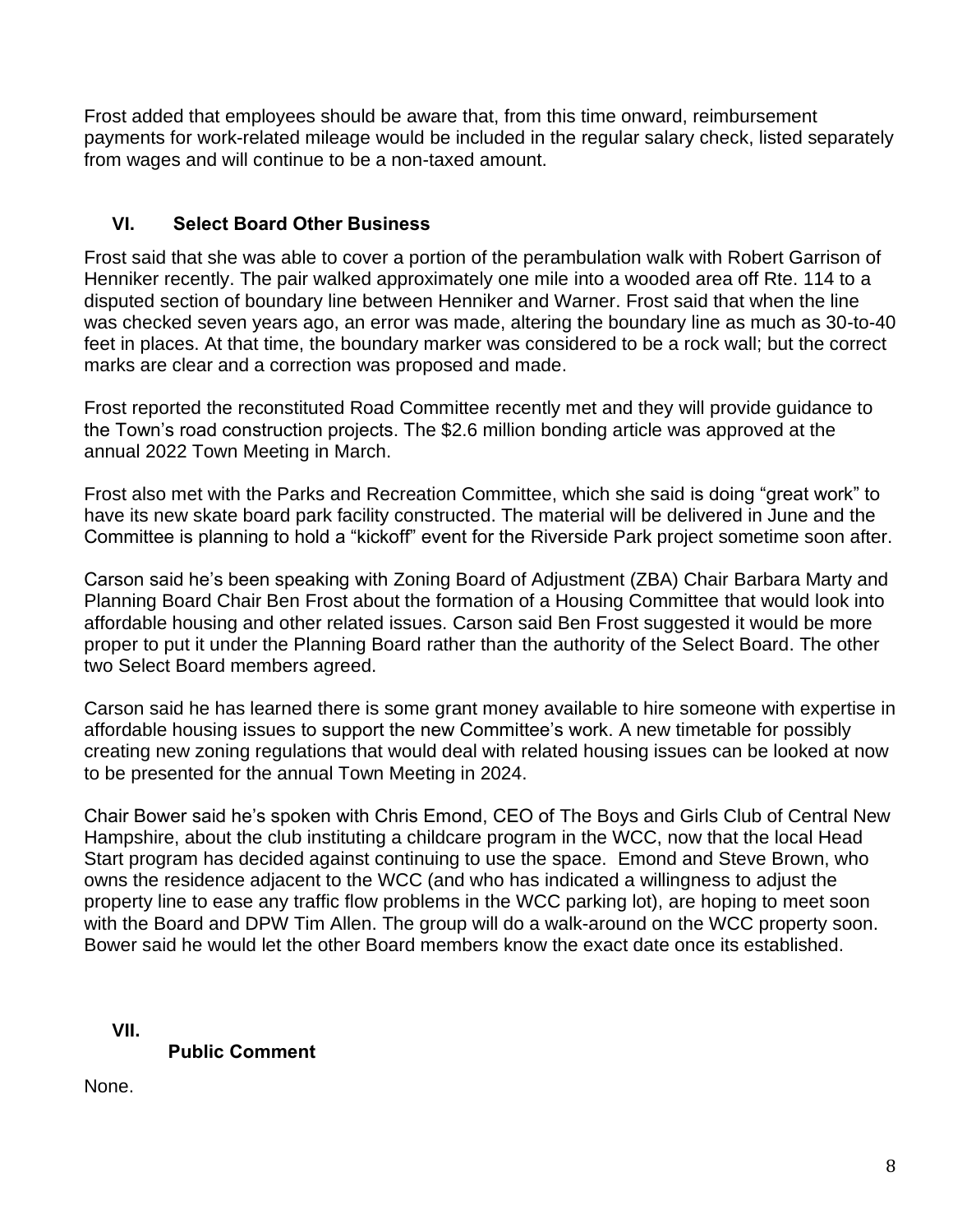# **VIII. Consent Agenda**

Carson noted a question regarding a request for an exemption from Gear Up Homeschoolers. After a brief discussion, the Board agreed to put the item aside and move forward with the Consent Agenda as presented.

Carson made a Motion to Approve as signed by the Warner Select Board:

- 1. Yield Tax Levy Warrant:
	- a. Map 07 Lot 039 \$5,033.64 (Updated Amount)
	- b. Map 18 Lot 001 \$3,819.14 (Updated Amount)
	- c. Map 12 Lot 014-2 \$ 339.67
- 2. Cemetery Deeds:
	- a. New Waterloo Cemetery Lot 43
	- b. New Waterloo Cemetery Lot K-17
- 3. Application for Property Tax Credits/Exemptions:
	- a. Map 12 Lot 17-2-3
	- b. Map 33 Lot 007
	- c. Map 16 Lot 032
	- d. Map 17 Lot 004-6-1
- 4. Building Permits:
	- a. Map 03 Lot 094 Plumbing
	- b. Map 03 Lot 094 Heating
	- c. Map 04 Lot 009
	- d. Map 07 Lot 070-4
	- e. Map 09 Lot 011
	- f. Map 14 Lot 005-1-1
	- g. Map 14 Lot 029-1-12
	- h. Map 31 Lot 003
	- i. Map 31 Lot 032
	- j. Map 31 Lot 058

In a voice vote, the Board unanimously approved the motion.

## **IX. Manifest**

Chair Bower read into the record: Motion to authorize the Selectmen to approve previously signed manifests and order the Treasurer to sign:

- Accounts Payable check numbers 59755 59810, dated 04/15/2022, in the amount of \$126,476.62.
- Accounts Payable check numbers 59811, dated 4/19/2022, in the amount of \$37,819.59, for the Payroll Transfer.
- Payroll check numbers 7154 7163, dated 4/21/22, with net check and direct deposits totaling \$37,819.59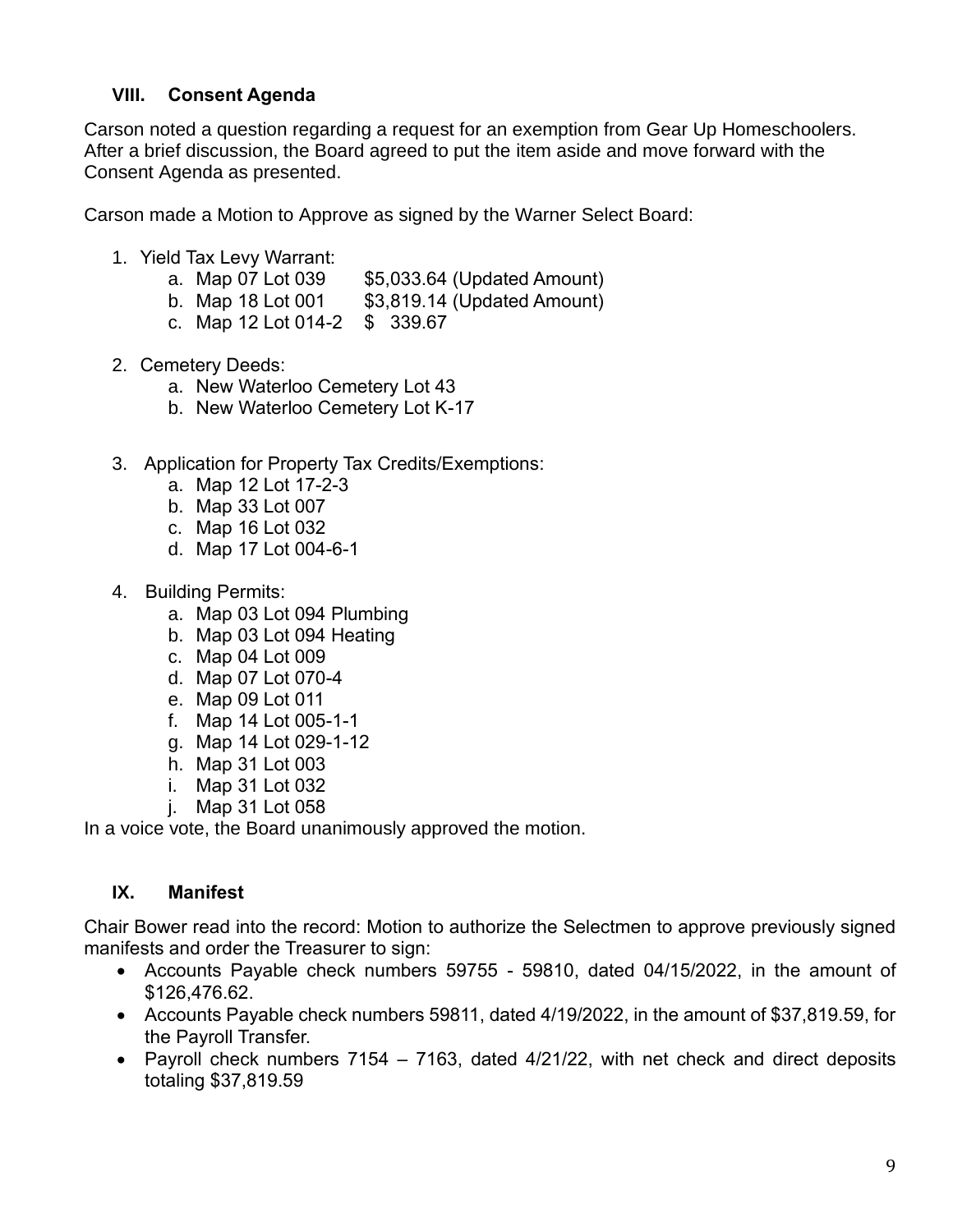- Accounts Payable check numbers 59812 through 59843, dated 04/27/2022, in the amount of \$40.991.22
- Accounts Payable check numbers 59844 through 59852, dated 04/28/2022, in the amount of \$311,184.01
- Accounts Payable (Parks and Rec revolving fund) check numbers 1024, dated 04/28/2022, in the amount of \$260.35
- Accounts Payable (ARPA) check numbers 6 through 7, dated 04/28/2022, in the amount of \$14,461.89
- Payroll check numbers 7164 7176, dated 5/5/22, with net check and direct deposits totaling \$39,590.25
- Accounts Payable check numbers 59853, dated 05/03/2022, in the amount of \$39,590.25, for the Payroll Transfer

All in Favor. Motion Approved.

#### **X. Select Board Other Business (Continued)**

Ricciardelli submitted a request that the Board approve the hiring of Clyde Carson as the Director of Finance at Step 10, Grad 7, starting on May 16, 2022.

#### **Chair Bower made the motion; Frost seconded. In a voice vote, the Board unanimously approved the motion; Carson abstained.**

Carson said he would continue to serve on the Board for one more meeting this Thursday. Legally, he doesn't need to resign noting the Board agreed the resignation was appropriate for public perception.

Frost said she was very concerned about Carson leaving the Board, which he has served for approximately 12 years. She thanked him for his service and support for herself and others who serve the Town, on boards and committees, as well as employees.

## **XI. Meeting Minutes: 4/14/22; 4/24/22**

Board decided to put aside this item until its next meeting.

## **XII. Non-Public Session Under RSA 91A:3 II (if needed)**

The Board had a brief discussion about whether it would be appropriate to discuss who might be suitable to fill out the remainder of Carson's term (until March 2023 Town Meeting). Carson said a Non-Public Session might be helpful if the Board wants to discuss specific candidates.

Frost said she wants to advertise the vacancy as widely as possible. She also encouraged the other Board members to set up a timeline for finding the new member.